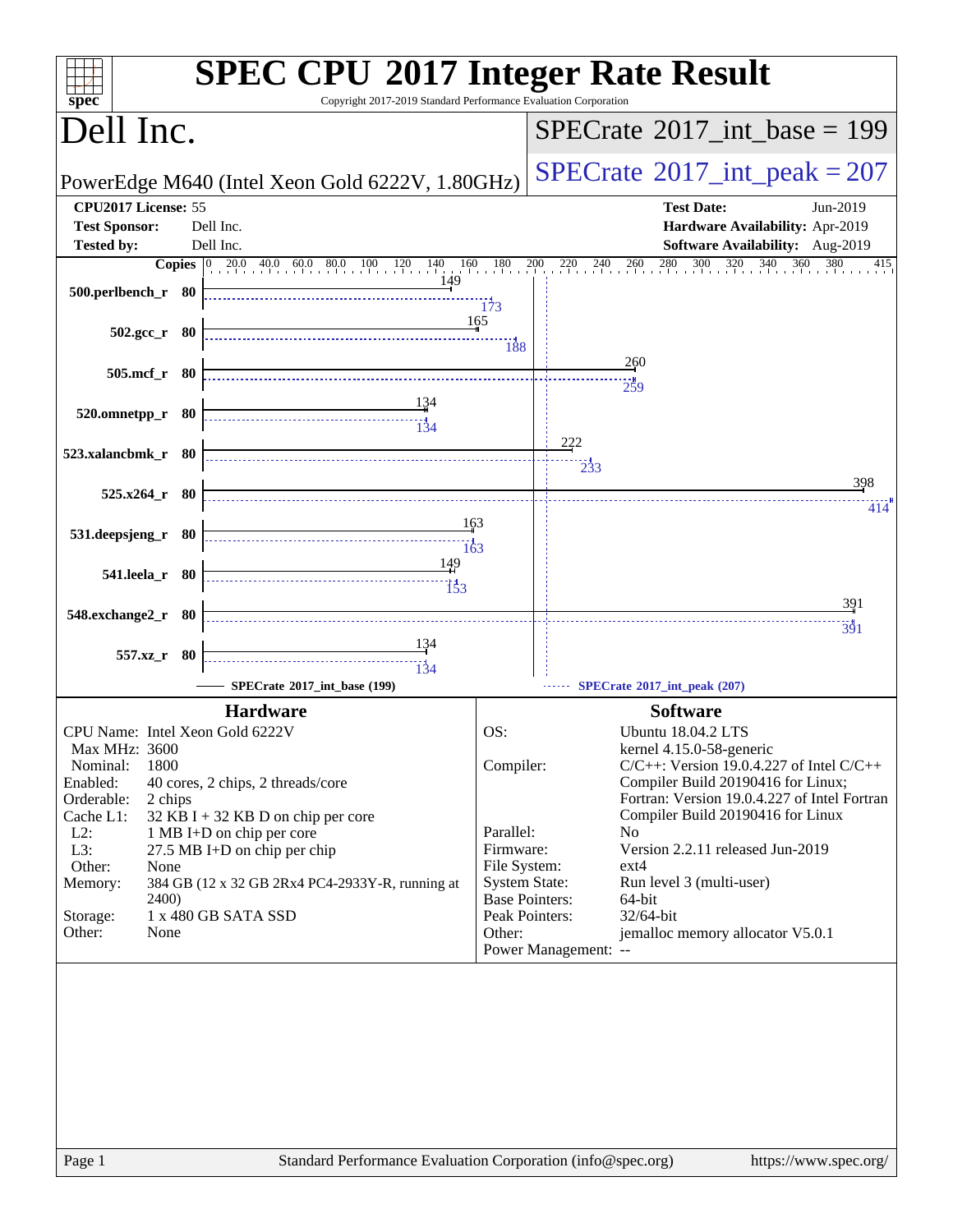# **[SPEC CPU](http://www.spec.org/auto/cpu2017/Docs/result-fields.html#SPECCPU2017IntegerRateResult)[2017 Integer Rate Result](http://www.spec.org/auto/cpu2017/Docs/result-fields.html#SPECCPU2017IntegerRateResult)**

Copyright 2017-2019 Standard Performance Evaluation Corporation

# Dell Inc.

**[spec](http://www.spec.org/)**

## $SPECrate$ <sup>®</sup>[2017\\_int\\_base =](http://www.spec.org/auto/cpu2017/Docs/result-fields.html#SPECrate2017intbase) 199

PowerEdge M640 (Intel Xeon Gold 6222V,  $1.80GHz$ ) [SPECrate](http://www.spec.org/auto/cpu2017/Docs/result-fields.html#SPECrate2017intpeak)<sup>®</sup>[2017\\_int\\_peak = 2](http://www.spec.org/auto/cpu2017/Docs/result-fields.html#SPECrate2017intpeak)07

**[CPU2017 License:](http://www.spec.org/auto/cpu2017/Docs/result-fields.html#CPU2017License)** 55 **[Test Date:](http://www.spec.org/auto/cpu2017/Docs/result-fields.html#TestDate)** Jun-2019 **[Test Sponsor:](http://www.spec.org/auto/cpu2017/Docs/result-fields.html#TestSponsor)** Dell Inc. **[Hardware Availability:](http://www.spec.org/auto/cpu2017/Docs/result-fields.html#HardwareAvailability)** Apr-2019

**[Tested by:](http://www.spec.org/auto/cpu2017/Docs/result-fields.html#Testedby)** Dell Inc. **[Software Availability:](http://www.spec.org/auto/cpu2017/Docs/result-fields.html#SoftwareAvailability)** Aug-2019

### **[Results Table](http://www.spec.org/auto/cpu2017/Docs/result-fields.html#ResultsTable)**

|                                                                                                     | <b>Base</b>                              |                |                      |                | <b>Peak</b> |                |       |               |                |              |                |              |                |              |
|-----------------------------------------------------------------------------------------------------|------------------------------------------|----------------|----------------------|----------------|-------------|----------------|-------|---------------|----------------|--------------|----------------|--------------|----------------|--------------|
| <b>Benchmark</b>                                                                                    | <b>Copies</b>                            | <b>Seconds</b> | Ratio                | <b>Seconds</b> | Ratio       | <b>Seconds</b> | Ratio | <b>Copies</b> | <b>Seconds</b> | <b>Ratio</b> | <b>Seconds</b> | <b>Ratio</b> | <b>Seconds</b> | <b>Ratio</b> |
| 500.perlbench_r                                                                                     | 80                                       | 855            | 149                  | 852            | 149         | 855            | 149   | 80            | 734            | 173          | 733            | 174          | 735            | 173          |
| $502.\text{gcc}$ _r                                                                                 | 80                                       | 686            | 165                  | 685            | 165         | 689            | 164   | 80            | 602            | 188          | 603            | 188          | 601            | 188          |
| $505$ .mcf r                                                                                        | 80                                       | 498            | 259                  | 497            | 260         | 497            | 260   | 80            | 497            | 260          | 499            | 259          | 500            | 259          |
| 520.omnetpp_r                                                                                       | 80                                       | 782            | 134                  | 778            | 135         | 789            | 133   | 80            | 782            | 134          | 781            | 134          | 780            | 134          |
| 523.xalancbmk r                                                                                     | 80                                       | 380            | 222                  | 381            | 222         | 381            | 222   | 80            | 363            | 233          | 362            | 233          | 362            | 234          |
| 525.x264 r                                                                                          | 80                                       | 353            | 397                  | 352            | 398         | 352            | 398   | 80            | 339            | 414          | 338            | 415          | 339            | 413          |
| $531.$ deepsjeng $_r$                                                                               | 80                                       | 564            | 163                  | 567            | 162         | 564            | 163   | 80            | 564            | 163          | 563            | 163          | 565            | 162          |
| 541.leela r                                                                                         | 80                                       | 876            | 151                  | 891            | 149         | 893            | 148   | 80            | 868            | 153          | 892            | 149          | 868            | <u>153</u>   |
| 548.exchange2_r                                                                                     | 80                                       | 536            | 391                  | 535            | 392         | 536            | 391   | 80            | 536            | 391          | 536            | 391          | 535            | 391          |
| 557.xz r                                                                                            | 80                                       | 642            | 134                  | 644            | 134         | 644            | 134   | 80            | 644            | <u>134</u>   | 645            | 134          | 644            | 134          |
|                                                                                                     | $SPECrate^{\circ}2017$ int base =<br>199 |                |                      |                |             |                |       |               |                |              |                |              |                |              |
| $C1$ $A0$ $A1$ $A2$ $A3$ $A4$ $A5$ $A6$ $A7$ $A8$ $A9$ $A1$ $A1$ $A2$ $A3$ $A1$ $A2$ $A3$ $A1$ $A2$ |                                          |                | $\sim$ $\sim$ $\sim$ |                |             |                |       |               |                |              |                |              |                |              |

**[SPECrate](http://www.spec.org/auto/cpu2017/Docs/result-fields.html#SPECrate2017intpeak)[2017\\_int\\_peak =](http://www.spec.org/auto/cpu2017/Docs/result-fields.html#SPECrate2017intpeak) 207**

Results appear in the [order in which they were run](http://www.spec.org/auto/cpu2017/Docs/result-fields.html#RunOrder). Bold underlined text [indicates a median measurement](http://www.spec.org/auto/cpu2017/Docs/result-fields.html#Median).

### **[Submit Notes](http://www.spec.org/auto/cpu2017/Docs/result-fields.html#SubmitNotes)**

 The numactl mechanism was used to bind copies to processors. The config file option 'submit' was used to generate numactl commands to bind each copy to a specific processor. For details, please see the config file.

### **[Operating System Notes](http://www.spec.org/auto/cpu2017/Docs/result-fields.html#OperatingSystemNotes)**

Stack size set to unlimited using "ulimit -s unlimited"

### **[General Notes](http://www.spec.org/auto/cpu2017/Docs/result-fields.html#GeneralNotes)**

Environment variables set by runcpu before the start of the run: LD\_LIBRARY\_PATH = "/home/cpu2017/lib/ia32:/home/cpu2017/lib/intel64:/home/cpu2017/je5.0.1-32:/home/cpu2017/je5.0.1-64" Binaries compiled on a system with 1x Intel Core i9-7900X CPU + 32GB RAM memory using Redhat Enterprise Linux 7.5 NA: The test sponsor attests, as of date of publication, that CVE-2017-5754 (Meltdown) is mitigated in the system as tested and documented. Yes: The test sponsor attests, as of date of publication, that CVE-2017-5753 (Spectre variant 1) is mitigated in the system as tested and documented. Yes: The test sponsor attests, as of date of publication, that CVE-2017-5715 (Spectre variant 2) is mitigated in the system as tested and documented. Transparent Huge Pages enabled by default Prior to runcpu invocation Filesystem page cache synced and cleared with: sync; echo 3> /proc/sys/vm/drop\_caches runcpu command invoked through numactl i.e.:

**(Continued on next page)**

| Page 2 | Standard Performance Evaluation Corporation (info@spec.org) | https://www.spec.org/ |
|--------|-------------------------------------------------------------|-----------------------|
|--------|-------------------------------------------------------------|-----------------------|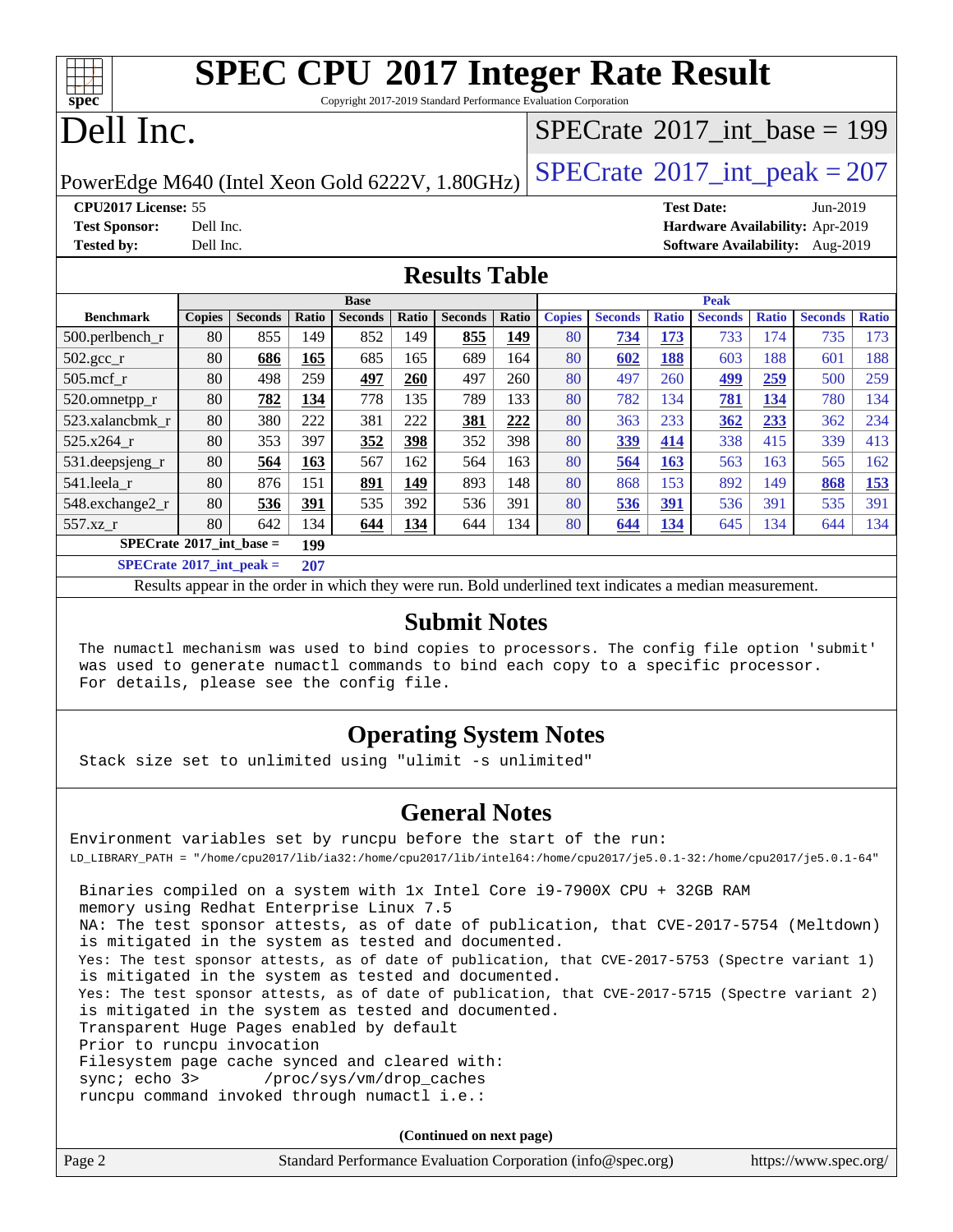### **[SPEC CPU](http://www.spec.org/auto/cpu2017/Docs/result-fields.html#SPECCPU2017IntegerRateResult)[2017 Integer Rate Result](http://www.spec.org/auto/cpu2017/Docs/result-fields.html#SPECCPU2017IntegerRateResult)**  $+\ +$ **[spec](http://www.spec.org/)** Copyright 2017-2019 Standard Performance Evaluation Corporation Dell Inc.  $SPECTate$ <sup>®</sup>[2017\\_int\\_base =](http://www.spec.org/auto/cpu2017/Docs/result-fields.html#SPECrate2017intbase) 199 PowerEdge M640 (Intel Xeon Gold 6222V,  $1.80GHz$ ) [SPECrate](http://www.spec.org/auto/cpu2017/Docs/result-fields.html#SPECrate2017intpeak)<sup>®</sup>[2017\\_int\\_peak = 2](http://www.spec.org/auto/cpu2017/Docs/result-fields.html#SPECrate2017intpeak)07 **[CPU2017 License:](http://www.spec.org/auto/cpu2017/Docs/result-fields.html#CPU2017License)** 55 **[Test Date:](http://www.spec.org/auto/cpu2017/Docs/result-fields.html#TestDate)** Jun-2019 **[Test Sponsor:](http://www.spec.org/auto/cpu2017/Docs/result-fields.html#TestSponsor)** Dell Inc. **[Hardware Availability:](http://www.spec.org/auto/cpu2017/Docs/result-fields.html#HardwareAvailability)** Apr-2019 **[Tested by:](http://www.spec.org/auto/cpu2017/Docs/result-fields.html#Testedby)** Dell Inc. **[Software Availability:](http://www.spec.org/auto/cpu2017/Docs/result-fields.html#SoftwareAvailability)** Aug-2019 **[General Notes \(Continued\)](http://www.spec.org/auto/cpu2017/Docs/result-fields.html#GeneralNotes)** numactl --interleave=all runcpu <etc> jemalloc, a general purpose malloc implementation built with the RedHat Enterprise 7.5, and the system compiler gcc 4.8.5 sources available from jemalloc.net or <https://github.com/jemalloc/jemalloc/releases> **[Platform Notes](http://www.spec.org/auto/cpu2017/Docs/result-fields.html#PlatformNotes)** BIOS settings: ADDDC setting disabled Sub NUMA Cluster enabled Virtualization Technology disabled DCU Streamer Prefetcher enabled System Profile set to Custom CPU Performance set to Maximum Performance C States set to Autonomous C1E disabled Uncore Frequency set to Dynamic Energy Efficiency Policy set to Performance Memory Patrol Scrub disabled Logical Processor enabled CPU Interconnect Bus Link Power Management disabled PCI ASPM L1 Link Power Management disabled Sysinfo program /home/cpu2017/bin/sysinfo Rev: r5974 of 2018-05-19 9bcde8f2999c33d61f64985e45859ea9 running on intel-sut Fri Aug 30 15:47:04 2019 SUT (System Under Test) info as seen by some common utilities. For more information on this section, see <https://www.spec.org/cpu2017/Docs/config.html#sysinfo> From /proc/cpuinfo model name : Intel(R) Xeon(R) Gold 6222V CPU @ 1.80GHz 2 "physical id"s (chips) 80 "processors" cores, siblings (Caution: counting these is hw and system dependent. The following excerpts from /proc/cpuinfo might not be reliable. Use with caution.) cpu cores : 20 siblings : 40 physical 0: cores 0 1 2 3 4 8 9 10 11 12 16 17 18 19 20 24 25 26 27 28 physical 1: cores 0 1 2 3 4 8 9 10 11 12 16 17 18 19 20 24 25 26 27 28 From lscpu: Architecture: x86\_64 CPU op-mode(s): 32-bit, 64-bit Byte Order: Little Endian  $CPU(s):$  80 **(Continued on next page)**Page 3 Standard Performance Evaluation Corporation [\(info@spec.org\)](mailto:info@spec.org) <https://www.spec.org/>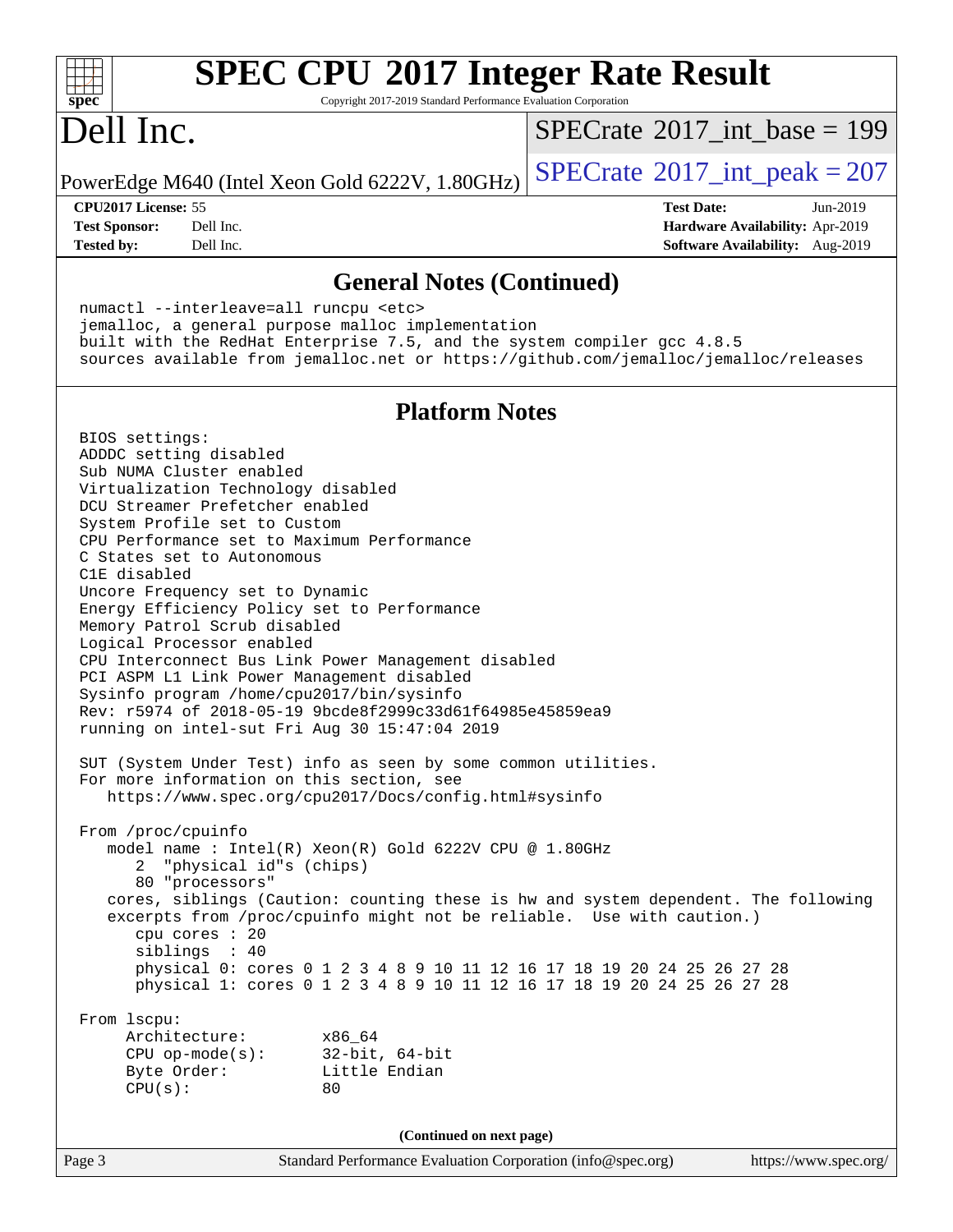| s<br>÷, | n | æ | ¢ |  |
|---------|---|---|---|--|

# **[SPEC CPU](http://www.spec.org/auto/cpu2017/Docs/result-fields.html#SPECCPU2017IntegerRateResult)[2017 Integer Rate Result](http://www.spec.org/auto/cpu2017/Docs/result-fields.html#SPECCPU2017IntegerRateResult)**

Copyright 2017-2019 Standard Performance Evaluation Corporation

# Dell Inc.

 $SPECTate@2017_int\_base = 199$ 

PowerEdge M640 (Intel Xeon Gold 6222V,  $1.80GHz$ ) [SPECrate](http://www.spec.org/auto/cpu2017/Docs/result-fields.html#SPECrate2017intpeak)<sup>®</sup>[2017\\_int\\_peak = 2](http://www.spec.org/auto/cpu2017/Docs/result-fields.html#SPECrate2017intpeak)07

**[CPU2017 License:](http://www.spec.org/auto/cpu2017/Docs/result-fields.html#CPU2017License)** 55 **[Test Date:](http://www.spec.org/auto/cpu2017/Docs/result-fields.html#TestDate)** Jun-2019 **[Test Sponsor:](http://www.spec.org/auto/cpu2017/Docs/result-fields.html#TestSponsor)** Dell Inc. **[Hardware Availability:](http://www.spec.org/auto/cpu2017/Docs/result-fields.html#HardwareAvailability)** Apr-2019 **[Tested by:](http://www.spec.org/auto/cpu2017/Docs/result-fields.html#Testedby)** Dell Inc. **[Software Availability:](http://www.spec.org/auto/cpu2017/Docs/result-fields.html#SoftwareAvailability)** Aug-2019

### **[Platform Notes \(Continued\)](http://www.spec.org/auto/cpu2017/Docs/result-fields.html#PlatformNotes)**

 On-line CPU(s) list: 0-79 Thread(s) per core: 2 Core(s) per socket: 20 Socket(s): 2 NUMA node(s): 4 Vendor ID: GenuineIntel CPU family: 6 Model: 85 Model name: Intel(R) Xeon(R) Gold 6222V CPU @ 1.80GHz Stepping: 7 CPU MHz: 1978.822 BogoMIPS: 3600.00 Virtualization: VT-x L1d cache: 32K L1i cache: 32K L2 cache: 1024K L3 cache: 28160K NUMA node0 CPU(s): 0,4,8,12,16,20,24,28,32,36,40,44,48,52,56,60,64,68,72,76 NUMA node1 CPU(s): 1,5,9,13,17,21,25,29,33,37,41,45,49,53,57,61,65,69,73,77 NUMA node2 CPU(s): 2,6,10,14,18,22,26,30,34,38,42,46,50,54,58,62,66,70,74,78 NUMA node3 CPU(s): 3,7,11,15,19,23,27,31,35,39,43,47,51,55,59,63,67,71,75,79 Flags: fpu vme de pse tsc msr pae mce cx8 apic sep mtrr pge mca cmov pat pse36 clflush dts acpi mmx fxsr sse sse2 ss ht tm pbe syscall nx pdpe1gb rdtscp lm constant\_tsc art arch\_perfmon pebs bts rep\_good nopl xtopology nonstop\_tsc cpuid aperfmperf pni pclmulqdq dtes64 monitor ds\_cpl vmx smx est tm2 ssse3 sdbg fma cx16 xtpr pdcm pcid dca sse4\_1 sse4\_2 x2apic movbe popcnt tsc\_deadline\_timer aes xsave avx f16c rdrand lahf\_lm abm 3dnowprefetch cpuid\_fault epb cat\_l3 cdp\_l3 invpcid\_single intel\_ppin ssbd mba ibrs ibpb stibp ibrs\_enhanced tpr\_shadow vnmi flexpriority ept vpid fsgsbase tsc\_adjust bmi1 hle avx2 smep bmi2 erms invpcid rtm cqm mpx rdt\_a avx512f avx512dq rdseed adx smap clflushopt clwb intel\_pt avx512cd avx512bw avx512vl xsaveopt xsavec xgetbv1 xsaves cqm\_llc cqm\_occup\_llc cqm\_mbm\_total cqm\_mbm\_local dtherm ida arat pln pts pku ospke avx512\_vnni md\_clear flush\_l1d arch\_capabilities /proc/cpuinfo cache data cache size : 28160 KB From numactl --hardware WARNING: a numactl 'node' might or might not correspond to a physical chip. available: 4 nodes (0-3) node 0 cpus: 0 4 8 12 16 20 24 28 32 36 40 44 48 52 56 60 64 68 72 76 node 0 size: 95144 MB node 0 free: 94792 MB node 1 cpus: 1 5 9 13 17 21 25 29 33 37 41 45 49 53 57 61 65 69 73 77 node 1 size: 96743 MB node 1 free: 96436 MB node 2 cpus: 2 6 10 14 18 22 26 30 34 38 42 46 50 54 58 62 66 70 74 78 **(Continued on next page)**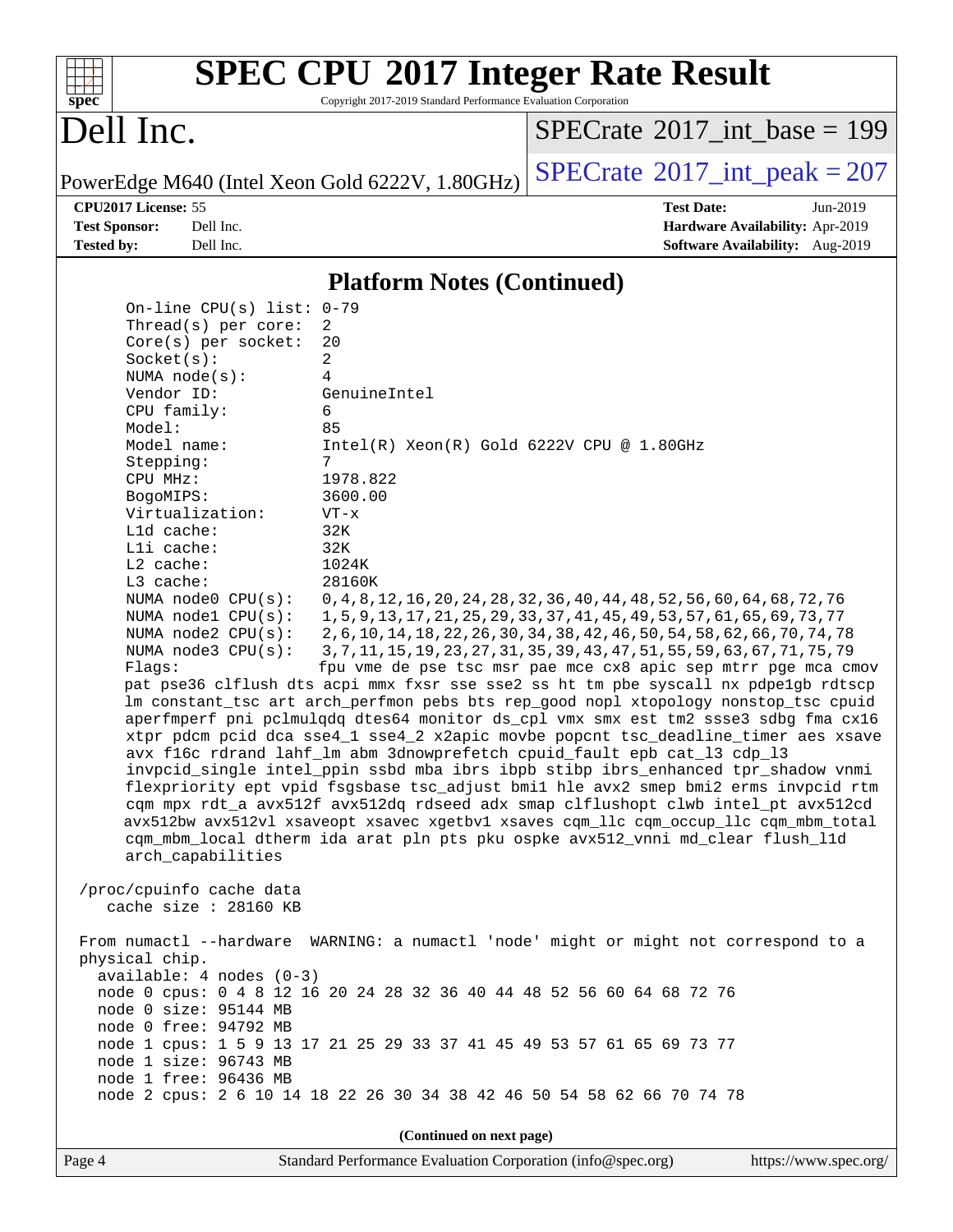| <b>SPEC CPU®2017 Integer Rate Result</b><br>Copyright 2017-2019 Standard Performance Evaluation Corporation<br>spec                                                                                                                                                                                                                                                 |                                             |
|---------------------------------------------------------------------------------------------------------------------------------------------------------------------------------------------------------------------------------------------------------------------------------------------------------------------------------------------------------------------|---------------------------------------------|
| Dell Inc.                                                                                                                                                                                                                                                                                                                                                           | $SPECrate^{\circledast}2017$ int base = 199 |
| PowerEdge M640 (Intel Xeon Gold 6222V, 1.80GHz)                                                                                                                                                                                                                                                                                                                     | $SPECTate$ <sup>®</sup> 2017_int_peak = 207 |
| CPU2017 License: 55                                                                                                                                                                                                                                                                                                                                                 | <b>Test Date:</b><br>Jun-2019               |
| Dell Inc.<br><b>Test Sponsor:</b>                                                                                                                                                                                                                                                                                                                                   | Hardware Availability: Apr-2019             |
| <b>Tested by:</b><br>Dell Inc.                                                                                                                                                                                                                                                                                                                                      | Software Availability: Aug-2019             |
| <b>Platform Notes (Continued)</b>                                                                                                                                                                                                                                                                                                                                   |                                             |
| node 2 size: 96764 MB<br>node 2 free: 96374 MB<br>node 3 cpus: 3 7 11 15 19 23 27 31 35 39 43 47 51 55 59 63 67 71 75 79<br>node 3 size: 96762 MB<br>node 3 free: 96494 MB<br>node distances:<br>2<br>$\overline{0}$<br>$\mathbf{1}$<br>3<br>node<br>0:<br>10<br>21 11 21<br>1:<br>21<br>10<br>21<br>- 11<br>2:<br>11<br>21 10<br>-21<br>3:<br>10<br>21<br>11<br>21 |                                             |
| From /proc/meminfo<br>MemTotal:<br>394664936 kB<br>HugePages_Total:<br>0<br>Hugepagesize:<br>2048 kB<br>/usr/bin/lsb_release -d<br>Ubuntu 18.04.2 LTS                                                                                                                                                                                                               |                                             |
| From /etc/*release* /etc/*version*<br>debian_version: buster/sid<br>os-release:<br>NAME="Ubuntu"<br>VERSION="18.04.2 LTS (Bionic Beaver)"<br>ID=ubuntu<br>ID_LIKE=debian<br>PRETTY_NAME="Ubuntu 18.04.2 LTS"<br>VERSION_ID="18.04"<br>HOME_URL="https://www.ubuntu.com/"<br>SUPPORT_URL="https://help.ubuntu.com/"                                                  |                                             |
| uname $-a$ :<br>Linux intel-sut $4.15.0$ -58-generic #64-Ubuntu SMP Tue Aug 6 11:12:41 UTC 2019 x86_64<br>x86_64 x86_64 GNU/Linux                                                                                                                                                                                                                                   |                                             |
| Kernel self-reported vulnerability status:                                                                                                                                                                                                                                                                                                                          |                                             |
| CVE-2017-5754 (Meltdown):<br>Not affected<br>CVE-2017-5753 (Spectre variant 1): Mitigation: usercopy/swapgs barriers and __user<br>pointer sanitization<br>CVE-2017-5715 (Spectre variant 2): Mitigation: Enhanced IBRS, IBPB: conditional, RSB<br>filling                                                                                                          |                                             |
| run-level 3 Aug 30 15:46                                                                                                                                                                                                                                                                                                                                            |                                             |
| SPEC is set to: /home/cpu2017                                                                                                                                                                                                                                                                                                                                       |                                             |
| (Continued on next page)                                                                                                                                                                                                                                                                                                                                            |                                             |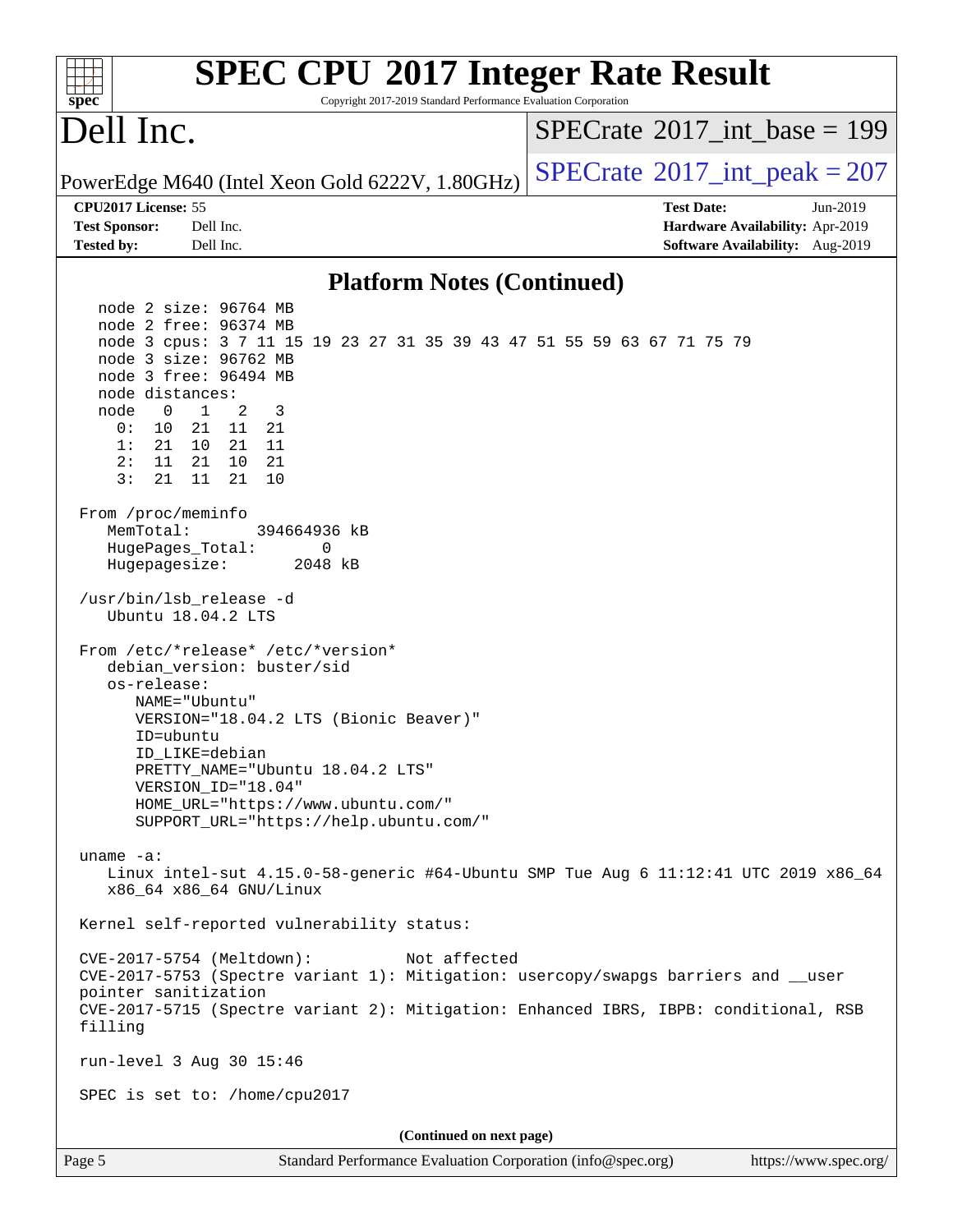| <b>SPEC CPU®2017 Integer Rate Result</b><br>Copyright 2017-2019 Standard Performance Evaluation Corporation<br>$spec^*$                                                                                                                                                                                                                                                                                                                                                                                                                                                                                                                                                                             |                                                                                                     |  |  |  |  |
|-----------------------------------------------------------------------------------------------------------------------------------------------------------------------------------------------------------------------------------------------------------------------------------------------------------------------------------------------------------------------------------------------------------------------------------------------------------------------------------------------------------------------------------------------------------------------------------------------------------------------------------------------------------------------------------------------------|-----------------------------------------------------------------------------------------------------|--|--|--|--|
| Dell Inc.                                                                                                                                                                                                                                                                                                                                                                                                                                                                                                                                                                                                                                                                                           | $SPECrate^{\circ}2017\_int\_base = 199$                                                             |  |  |  |  |
| PowerEdge M640 (Intel Xeon Gold 6222V, 1.80GHz)                                                                                                                                                                                                                                                                                                                                                                                                                                                                                                                                                                                                                                                     | $SPECTate@2017_int\_peak = 207$                                                                     |  |  |  |  |
| CPU2017 License: 55<br><b>Test Sponsor:</b><br>Dell Inc.<br><b>Tested by:</b><br>Dell Inc.                                                                                                                                                                                                                                                                                                                                                                                                                                                                                                                                                                                                          | <b>Test Date:</b><br>Jun-2019<br>Hardware Availability: Apr-2019<br>Software Availability: Aug-2019 |  |  |  |  |
| <b>Platform Notes (Continued)</b>                                                                                                                                                                                                                                                                                                                                                                                                                                                                                                                                                                                                                                                                   |                                                                                                     |  |  |  |  |
| Filesystem<br>Used Avail Use% Mounted on<br>Type Size<br>/dev/sda2<br>ext4 439G<br>32G 385G<br>$8\frac{6}{9}$ /                                                                                                                                                                                                                                                                                                                                                                                                                                                                                                                                                                                     |                                                                                                     |  |  |  |  |
| Additional information from dmidecode follows. WARNING: Use caution when you interpret<br>this section. The 'dmidecode' program reads system data which is "intended to allow<br>hardware to be accurately determined", but the intent may not be met, as there are<br>frequent changes to hardware, firmware, and the "DMTF SMBIOS" standard.<br>BIOS Dell Inc. 2.2.11 06/14/2019<br>Memory:<br>6x 00AD00B300AD HMA84GR7CJR4N-WM 32 GB 2 rank 2933, configured at 2400<br>3x 00AD063200AD HMA84GR7CJR4N-WM 32 GB 2 rank 2933, configured at 2400<br>3x 00AD069D00AD HMA84GR7CJR4N-WM 32 GB 2 rank 2933, configured at 2400<br>4x Not Specified Not Specified<br>(End of data from sysinfo program) |                                                                                                     |  |  |  |  |
|                                                                                                                                                                                                                                                                                                                                                                                                                                                                                                                                                                                                                                                                                                     |                                                                                                     |  |  |  |  |
| <b>Compiler Version Notes</b>                                                                                                                                                                                                                                                                                                                                                                                                                                                                                                                                                                                                                                                                       |                                                                                                     |  |  |  |  |
| $502.$ gcc_r(peak)<br>C                                                                                                                                                                                                                                                                                                                                                                                                                                                                                                                                                                                                                                                                             |                                                                                                     |  |  |  |  |
| Intel(R) C Intel(R) 64 Compiler for applications running on IA-32, Version<br>19.0.4.227 Build 20190416<br>Copyright (C) 1985-2019 Intel Corporation. All rights reserved.                                                                                                                                                                                                                                                                                                                                                                                                                                                                                                                          |                                                                                                     |  |  |  |  |
| 500.perlbench_r(base, peak) 502.gcc_r(base) 505.mcf_r(base, peak)<br>С<br>525.x264_r(base, peak) 557.xz_r(base, peak)                                                                                                                                                                                                                                                                                                                                                                                                                                                                                                                                                                               |                                                                                                     |  |  |  |  |
| Intel(R) C Intel(R) 64 Compiler for applications running on Intel(R) 64,<br>Version 19.0.4.227 Build 20190416<br>Copyright (C) 1985-2019 Intel Corporation. All rights reserved.                                                                                                                                                                                                                                                                                                                                                                                                                                                                                                                    |                                                                                                     |  |  |  |  |
|                                                                                                                                                                                                                                                                                                                                                                                                                                                                                                                                                                                                                                                                                                     |                                                                                                     |  |  |  |  |
| $502.\text{gcc}_r(\text{peak})$<br>C                                                                                                                                                                                                                                                                                                                                                                                                                                                                                                                                                                                                                                                                |                                                                                                     |  |  |  |  |
| Intel(R) C Intel(R) 64 Compiler for applications running on IA-32, Version<br>19.0.4.227 Build 20190416                                                                                                                                                                                                                                                                                                                                                                                                                                                                                                                                                                                             |                                                                                                     |  |  |  |  |
| Copyright (C) 1985-2019 Intel Corporation. All rights reserved.                                                                                                                                                                                                                                                                                                                                                                                                                                                                                                                                                                                                                                     |                                                                                                     |  |  |  |  |
| 500.perlbench_r(base, peak) 502.gcc_r(base) 505.mcf_r(base, peak)<br>C<br>525.x264_r(base, peak) 557.xz_r(base, peak)                                                                                                                                                                                                                                                                                                                                                                                                                                                                                                                                                                               |                                                                                                     |  |  |  |  |
| (Continued on next page)                                                                                                                                                                                                                                                                                                                                                                                                                                                                                                                                                                                                                                                                            |                                                                                                     |  |  |  |  |
| Page 6<br>Standard Performance Evaluation Corporation (info@spec.org)                                                                                                                                                                                                                                                                                                                                                                                                                                                                                                                                                                                                                               | https://www.spec.org/                                                                               |  |  |  |  |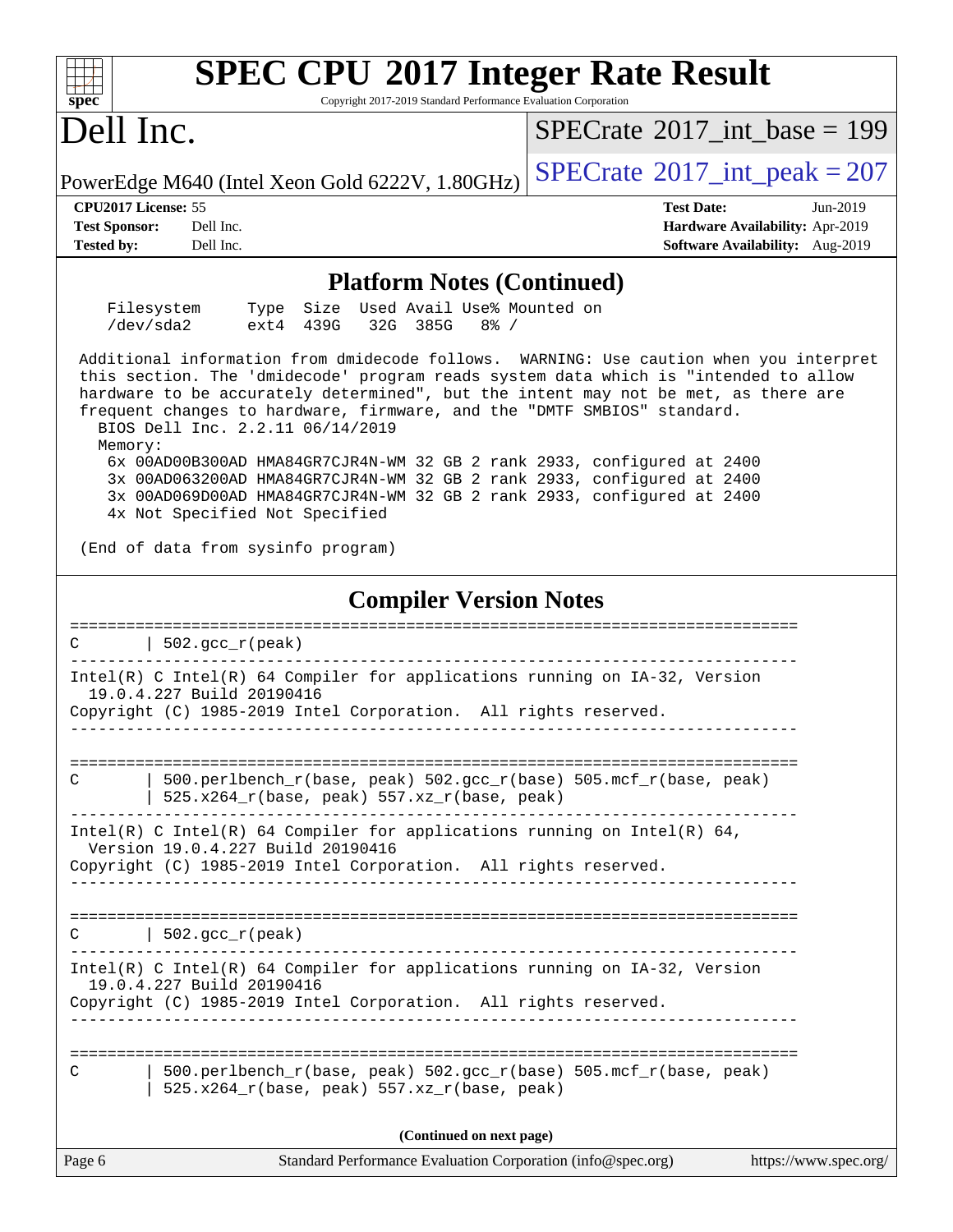| $spec^*$                                                         | <b>SPEC CPU®2017 Integer Rate Result</b><br>Copyright 2017-2019 Standard Performance Evaluation Corporation                                                                            |                                                                                                     |
|------------------------------------------------------------------|----------------------------------------------------------------------------------------------------------------------------------------------------------------------------------------|-----------------------------------------------------------------------------------------------------|
| Dell Inc.                                                        |                                                                                                                                                                                        | $SPECrate^{\circledast}2017$ int base = 199                                                         |
|                                                                  | PowerEdge M640 (Intel Xeon Gold 6222V, 1.80GHz)                                                                                                                                        | $SPECTate$ <sup>®</sup> 2017_int_peak = 207                                                         |
| CPU2017 License: 55<br><b>Test Sponsor:</b><br><b>Tested by:</b> | Dell Inc.<br>Dell Inc.                                                                                                                                                                 | <b>Test Date:</b><br>Jun-2019<br>Hardware Availability: Apr-2019<br>Software Availability: Aug-2019 |
|                                                                  | <b>Compiler Version Notes (Continued)</b>                                                                                                                                              |                                                                                                     |
|                                                                  | Intel(R) C Intel(R) 64 Compiler for applications running on Intel(R) 64,<br>Version 19.0.4.227 Build 20190416<br>Copyright (C) 1985-2019 Intel Corporation. All rights reserved.       |                                                                                                     |
| $C++$                                                            | $523. x$ alancbmk_r(peak)                                                                                                                                                              |                                                                                                     |
|                                                                  | $Intel(R)$ C++ Intel(R) 64 Compiler for applications running on IA-32, Version<br>19.0.4.227 Build 20190416<br>Copyright (C) 1985-2019 Intel Corporation. All rights reserved.         |                                                                                                     |
| $C++$                                                            | 520.omnetpp_r(base, peak) 523.xalancbmk_r(base)<br>531.deepsjeng_r(base, peak) 541.leela_r(base, peak)                                                                                 |                                                                                                     |
|                                                                  | Intel(R) $C++$ Intel(R) 64 Compiler for applications running on Intel(R) 64,<br>Version 19.0.4.227 Build 20190416<br>Copyright (C) 1985-2019 Intel Corporation. All rights reserved.   |                                                                                                     |
| $C++$                                                            | 523.xalancbmk $r(\text{peak})$                                                                                                                                                         |                                                                                                     |
|                                                                  | Intel(R) C++ Intel(R) 64 Compiler for applications running on IA-32, Version<br>19.0.4.227 Build 20190416<br>Copyright (C) 1985-2019 Intel Corporation. All rights reserved.           |                                                                                                     |
| $C++$                                                            | 520.omnetpp_r(base, peak) 523.xalancbmk_r(base)<br>  531.deepsjeng_r(base, peak) 541.leela_r(base, peak)                                                                               |                                                                                                     |
|                                                                  | Intel(R) $C++$ Intel(R) 64 Compiler for applications running on Intel(R) 64,<br>Version 19.0.4.227 Build 20190416<br>Copyright (C) 1985-2019 Intel Corporation. All rights reserved.   |                                                                                                     |
|                                                                  | Fortran   $548$ . exchange $2_r$ (base, peak)                                                                                                                                          |                                                                                                     |
|                                                                  | Intel(R) Fortran Intel(R) 64 Compiler for applications running on Intel(R)<br>64, Version 19.0.4.227 Build 20190416<br>Copyright (C) 1985-2019 Intel Corporation. All rights reserved. |                                                                                                     |
|                                                                  |                                                                                                                                                                                        |                                                                                                     |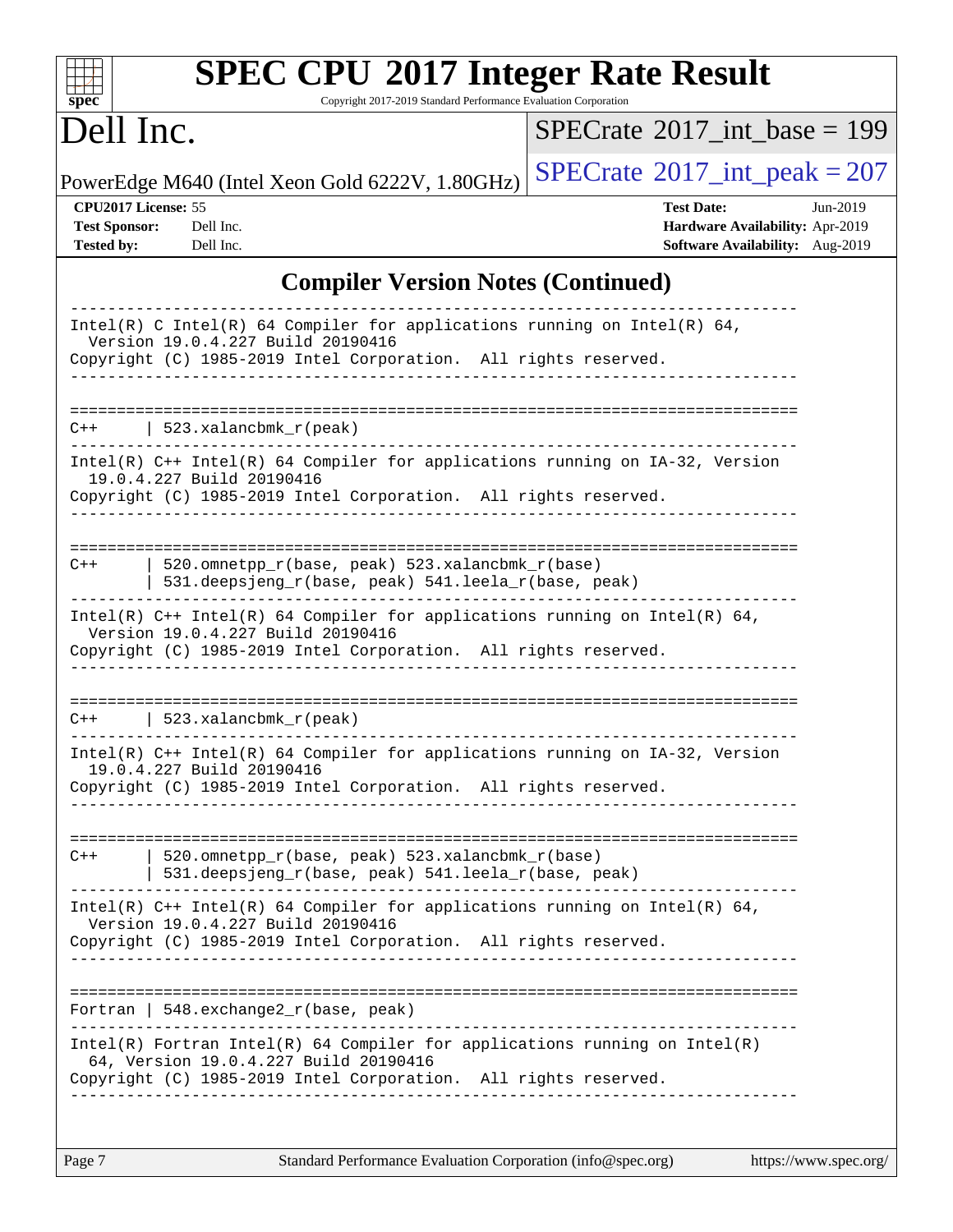

# **[SPEC CPU](http://www.spec.org/auto/cpu2017/Docs/result-fields.html#SPECCPU2017IntegerRateResult)[2017 Integer Rate Result](http://www.spec.org/auto/cpu2017/Docs/result-fields.html#SPECCPU2017IntegerRateResult)**

Copyright 2017-2019 Standard Performance Evaluation Corporation

# Dell Inc.

 $SPECTate@2017_int\_base = 199$ 

### **[CPU2017 License:](http://www.spec.org/auto/cpu2017/Docs/result-fields.html#CPU2017License)** 55 **[Test Date:](http://www.spec.org/auto/cpu2017/Docs/result-fields.html#TestDate)** Jun-2019

PowerEdge M640 (Intel Xeon Gold 6222V,  $1.80GHz$ ) [SPECrate](http://www.spec.org/auto/cpu2017/Docs/result-fields.html#SPECrate2017intpeak)<sup>®</sup>[2017\\_int\\_peak = 2](http://www.spec.org/auto/cpu2017/Docs/result-fields.html#SPECrate2017intpeak)07

**[Test Sponsor:](http://www.spec.org/auto/cpu2017/Docs/result-fields.html#TestSponsor)** Dell Inc. **[Hardware Availability:](http://www.spec.org/auto/cpu2017/Docs/result-fields.html#HardwareAvailability)** Apr-2019 **[Tested by:](http://www.spec.org/auto/cpu2017/Docs/result-fields.html#Testedby)** Dell Inc. **[Software Availability:](http://www.spec.org/auto/cpu2017/Docs/result-fields.html#SoftwareAvailability)** Aug-2019

### **[Base Compiler Invocation](http://www.spec.org/auto/cpu2017/Docs/result-fields.html#BaseCompilerInvocation)**

[C benchmarks](http://www.spec.org/auto/cpu2017/Docs/result-fields.html#Cbenchmarks): [icc -m64 -std=c11](http://www.spec.org/cpu2017/results/res2019q4/cpu2017-20190916-17963.flags.html#user_CCbase_intel_icc_64bit_c11_33ee0cdaae7deeeab2a9725423ba97205ce30f63b9926c2519791662299b76a0318f32ddfffdc46587804de3178b4f9328c46fa7c2b0cd779d7a61945c91cd35)

[C++ benchmarks](http://www.spec.org/auto/cpu2017/Docs/result-fields.html#CXXbenchmarks): [icpc -m64](http://www.spec.org/cpu2017/results/res2019q4/cpu2017-20190916-17963.flags.html#user_CXXbase_intel_icpc_64bit_4ecb2543ae3f1412ef961e0650ca070fec7b7afdcd6ed48761b84423119d1bf6bdf5cad15b44d48e7256388bc77273b966e5eb805aefd121eb22e9299b2ec9d9)

[Fortran benchmarks:](http://www.spec.org/auto/cpu2017/Docs/result-fields.html#Fortranbenchmarks) [ifort -m64](http://www.spec.org/cpu2017/results/res2019q4/cpu2017-20190916-17963.flags.html#user_FCbase_intel_ifort_64bit_24f2bb282fbaeffd6157abe4f878425411749daecae9a33200eee2bee2fe76f3b89351d69a8130dd5949958ce389cf37ff59a95e7a40d588e8d3a57e0c3fd751)

### **[Base Portability Flags](http://www.spec.org/auto/cpu2017/Docs/result-fields.html#BasePortabilityFlags)**

 500.perlbench\_r: [-DSPEC\\_LP64](http://www.spec.org/cpu2017/results/res2019q4/cpu2017-20190916-17963.flags.html#b500.perlbench_r_basePORTABILITY_DSPEC_LP64) [-DSPEC\\_LINUX\\_X64](http://www.spec.org/cpu2017/results/res2019q4/cpu2017-20190916-17963.flags.html#b500.perlbench_r_baseCPORTABILITY_DSPEC_LINUX_X64) 502.gcc\_r: [-DSPEC\\_LP64](http://www.spec.org/cpu2017/results/res2019q4/cpu2017-20190916-17963.flags.html#suite_basePORTABILITY502_gcc_r_DSPEC_LP64) 505.mcf\_r: [-DSPEC\\_LP64](http://www.spec.org/cpu2017/results/res2019q4/cpu2017-20190916-17963.flags.html#suite_basePORTABILITY505_mcf_r_DSPEC_LP64) 520.omnetpp\_r: [-DSPEC\\_LP64](http://www.spec.org/cpu2017/results/res2019q4/cpu2017-20190916-17963.flags.html#suite_basePORTABILITY520_omnetpp_r_DSPEC_LP64) 523.xalancbmk\_r: [-DSPEC\\_LP64](http://www.spec.org/cpu2017/results/res2019q4/cpu2017-20190916-17963.flags.html#suite_basePORTABILITY523_xalancbmk_r_DSPEC_LP64) [-DSPEC\\_LINUX](http://www.spec.org/cpu2017/results/res2019q4/cpu2017-20190916-17963.flags.html#b523.xalancbmk_r_baseCXXPORTABILITY_DSPEC_LINUX) 525.x264\_r: [-DSPEC\\_LP64](http://www.spec.org/cpu2017/results/res2019q4/cpu2017-20190916-17963.flags.html#suite_basePORTABILITY525_x264_r_DSPEC_LP64) 531.deepsjeng\_r: [-DSPEC\\_LP64](http://www.spec.org/cpu2017/results/res2019q4/cpu2017-20190916-17963.flags.html#suite_basePORTABILITY531_deepsjeng_r_DSPEC_LP64) 541.leela\_r: [-DSPEC\\_LP64](http://www.spec.org/cpu2017/results/res2019q4/cpu2017-20190916-17963.flags.html#suite_basePORTABILITY541_leela_r_DSPEC_LP64) 548.exchange2\_r: [-DSPEC\\_LP64](http://www.spec.org/cpu2017/results/res2019q4/cpu2017-20190916-17963.flags.html#suite_basePORTABILITY548_exchange2_r_DSPEC_LP64) 557.xz\_r: [-DSPEC\\_LP64](http://www.spec.org/cpu2017/results/res2019q4/cpu2017-20190916-17963.flags.html#suite_basePORTABILITY557_xz_r_DSPEC_LP64)

# **[Base Optimization Flags](http://www.spec.org/auto/cpu2017/Docs/result-fields.html#BaseOptimizationFlags)**

#### [C benchmarks](http://www.spec.org/auto/cpu2017/Docs/result-fields.html#Cbenchmarks):

[-Wl,-z,muldefs](http://www.spec.org/cpu2017/results/res2019q4/cpu2017-20190916-17963.flags.html#user_CCbase_link_force_multiple1_b4cbdb97b34bdee9ceefcfe54f4c8ea74255f0b02a4b23e853cdb0e18eb4525ac79b5a88067c842dd0ee6996c24547a27a4b99331201badda8798ef8a743f577) [-xCORE-AVX512](http://www.spec.org/cpu2017/results/res2019q4/cpu2017-20190916-17963.flags.html#user_CCbase_f-xCORE-AVX512) [-ipo](http://www.spec.org/cpu2017/results/res2019q4/cpu2017-20190916-17963.flags.html#user_CCbase_f-ipo) [-O3](http://www.spec.org/cpu2017/results/res2019q4/cpu2017-20190916-17963.flags.html#user_CCbase_f-O3) [-no-prec-div](http://www.spec.org/cpu2017/results/res2019q4/cpu2017-20190916-17963.flags.html#user_CCbase_f-no-prec-div) [-qopt-mem-layout-trans=4](http://www.spec.org/cpu2017/results/res2019q4/cpu2017-20190916-17963.flags.html#user_CCbase_f-qopt-mem-layout-trans_fa39e755916c150a61361b7846f310bcdf6f04e385ef281cadf3647acec3f0ae266d1a1d22d972a7087a248fd4e6ca390a3634700869573d231a252c784941a8) [-L/usr/local/IntelCompiler19/compilers\\_and\\_libraries\\_2019.4.227/linux/compiler/lib/intel64](http://www.spec.org/cpu2017/results/res2019q4/cpu2017-20190916-17963.flags.html#user_CCbase_qkmalloc_link_0ffe0cb02c68ef1b443a077c7888c10c67ca0d1dd7138472156f06a085bbad385f78d49618ad55dca9db3b1608e84afc2f69b4003b1d1ca498a9fc1462ccefda) [-lqkmalloc](http://www.spec.org/cpu2017/results/res2019q4/cpu2017-20190916-17963.flags.html#user_CCbase_qkmalloc_link_lib_79a818439969f771c6bc311cfd333c00fc099dad35c030f5aab9dda831713d2015205805422f83de8875488a2991c0a156aaa600e1f9138f8fc37004abc96dc5)

#### [C++ benchmarks](http://www.spec.org/auto/cpu2017/Docs/result-fields.html#CXXbenchmarks):

[-Wl,-z,muldefs](http://www.spec.org/cpu2017/results/res2019q4/cpu2017-20190916-17963.flags.html#user_CXXbase_link_force_multiple1_b4cbdb97b34bdee9ceefcfe54f4c8ea74255f0b02a4b23e853cdb0e18eb4525ac79b5a88067c842dd0ee6996c24547a27a4b99331201badda8798ef8a743f577) [-xCORE-AVX512](http://www.spec.org/cpu2017/results/res2019q4/cpu2017-20190916-17963.flags.html#user_CXXbase_f-xCORE-AVX512) [-ipo](http://www.spec.org/cpu2017/results/res2019q4/cpu2017-20190916-17963.flags.html#user_CXXbase_f-ipo) [-O3](http://www.spec.org/cpu2017/results/res2019q4/cpu2017-20190916-17963.flags.html#user_CXXbase_f-O3) [-no-prec-div](http://www.spec.org/cpu2017/results/res2019q4/cpu2017-20190916-17963.flags.html#user_CXXbase_f-no-prec-div)

[-qopt-mem-layout-trans=4](http://www.spec.org/cpu2017/results/res2019q4/cpu2017-20190916-17963.flags.html#user_CXXbase_f-qopt-mem-layout-trans_fa39e755916c150a61361b7846f310bcdf6f04e385ef281cadf3647acec3f0ae266d1a1d22d972a7087a248fd4e6ca390a3634700869573d231a252c784941a8)

[-L/usr/local/IntelCompiler19/compilers\\_and\\_libraries\\_2019.4.227/linux/compiler/lib/intel64](http://www.spec.org/cpu2017/results/res2019q4/cpu2017-20190916-17963.flags.html#user_CXXbase_qkmalloc_link_0ffe0cb02c68ef1b443a077c7888c10c67ca0d1dd7138472156f06a085bbad385f78d49618ad55dca9db3b1608e84afc2f69b4003b1d1ca498a9fc1462ccefda) [-lqkmalloc](http://www.spec.org/cpu2017/results/res2019q4/cpu2017-20190916-17963.flags.html#user_CXXbase_qkmalloc_link_lib_79a818439969f771c6bc311cfd333c00fc099dad35c030f5aab9dda831713d2015205805422f83de8875488a2991c0a156aaa600e1f9138f8fc37004abc96dc5)

### [Fortran benchmarks](http://www.spec.org/auto/cpu2017/Docs/result-fields.html#Fortranbenchmarks):

[-Wl,-z,muldefs](http://www.spec.org/cpu2017/results/res2019q4/cpu2017-20190916-17963.flags.html#user_FCbase_link_force_multiple1_b4cbdb97b34bdee9ceefcfe54f4c8ea74255f0b02a4b23e853cdb0e18eb4525ac79b5a88067c842dd0ee6996c24547a27a4b99331201badda8798ef8a743f577) [-xCORE-AVX512](http://www.spec.org/cpu2017/results/res2019q4/cpu2017-20190916-17963.flags.html#user_FCbase_f-xCORE-AVX512) [-ipo](http://www.spec.org/cpu2017/results/res2019q4/cpu2017-20190916-17963.flags.html#user_FCbase_f-ipo) [-O3](http://www.spec.org/cpu2017/results/res2019q4/cpu2017-20190916-17963.flags.html#user_FCbase_f-O3) [-no-prec-div](http://www.spec.org/cpu2017/results/res2019q4/cpu2017-20190916-17963.flags.html#user_FCbase_f-no-prec-div) [-qopt-mem-layout-trans=4](http://www.spec.org/cpu2017/results/res2019q4/cpu2017-20190916-17963.flags.html#user_FCbase_f-qopt-mem-layout-trans_fa39e755916c150a61361b7846f310bcdf6f04e385ef281cadf3647acec3f0ae266d1a1d22d972a7087a248fd4e6ca390a3634700869573d231a252c784941a8) [-nostandard-realloc-lhs](http://www.spec.org/cpu2017/results/res2019q4/cpu2017-20190916-17963.flags.html#user_FCbase_f_2003_std_realloc_82b4557e90729c0f113870c07e44d33d6f5a304b4f63d4c15d2d0f1fab99f5daaed73bdb9275d9ae411527f28b936061aa8b9c8f2d63842963b95c9dd6426b8a) [-align array32byte](http://www.spec.org/cpu2017/results/res2019q4/cpu2017-20190916-17963.flags.html#user_FCbase_align_array32byte_b982fe038af199962ba9a80c053b8342c548c85b40b8e86eb3cc33dee0d7986a4af373ac2d51c3f7cf710a18d62fdce2948f201cd044323541f22fc0fffc51b6) [-L/usr/local/IntelCompiler19/compilers\\_and\\_libraries\\_2019.4.227/linux/compiler/lib/intel64](http://www.spec.org/cpu2017/results/res2019q4/cpu2017-20190916-17963.flags.html#user_FCbase_qkmalloc_link_0ffe0cb02c68ef1b443a077c7888c10c67ca0d1dd7138472156f06a085bbad385f78d49618ad55dca9db3b1608e84afc2f69b4003b1d1ca498a9fc1462ccefda) [-lqkmalloc](http://www.spec.org/cpu2017/results/res2019q4/cpu2017-20190916-17963.flags.html#user_FCbase_qkmalloc_link_lib_79a818439969f771c6bc311cfd333c00fc099dad35c030f5aab9dda831713d2015205805422f83de8875488a2991c0a156aaa600e1f9138f8fc37004abc96dc5)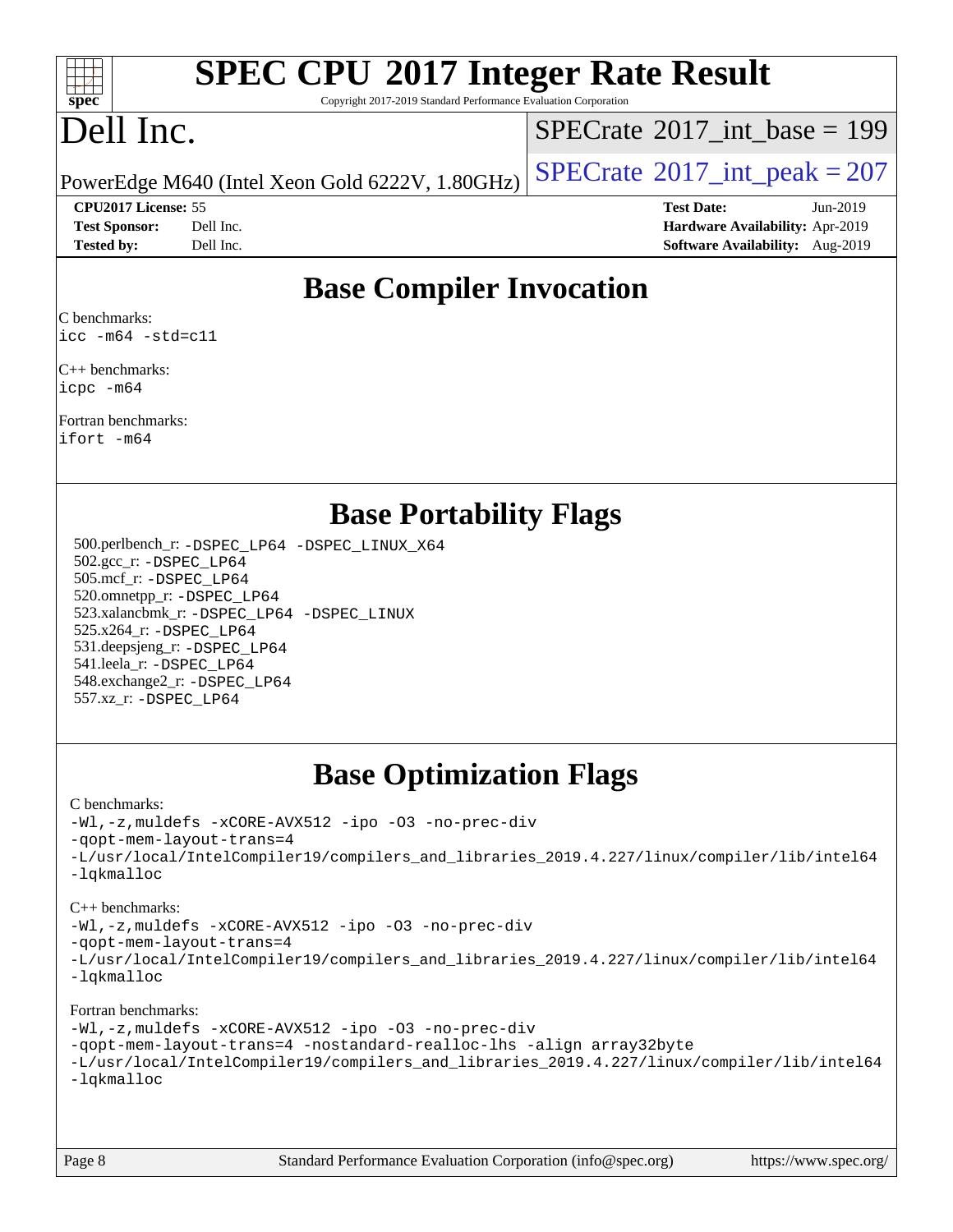| <b>SPEC CPU®2017 Integer Rate Result</b><br>spec <sup>®</sup><br>Copyright 2017-2019 Standard Performance Evaluation Corporation                                                                                                                                                                                                                                                                                                                                                                                                                                                   |                                                                                                     |
|------------------------------------------------------------------------------------------------------------------------------------------------------------------------------------------------------------------------------------------------------------------------------------------------------------------------------------------------------------------------------------------------------------------------------------------------------------------------------------------------------------------------------------------------------------------------------------|-----------------------------------------------------------------------------------------------------|
| Dell Inc.                                                                                                                                                                                                                                                                                                                                                                                                                                                                                                                                                                          | $SPECrate^{\circledast}2017$ int base = 199                                                         |
| PowerEdge M640 (Intel Xeon Gold 6222V, 1.80GHz)                                                                                                                                                                                                                                                                                                                                                                                                                                                                                                                                    | $SPECTate$ <sup>®</sup> 2017_int_peak = 207                                                         |
| CPU2017 License: 55<br><b>Test Sponsor:</b><br>Dell Inc.<br><b>Tested by:</b><br>Dell Inc.                                                                                                                                                                                                                                                                                                                                                                                                                                                                                         | <b>Test Date:</b><br>Jun-2019<br>Hardware Availability: Apr-2019<br>Software Availability: Aug-2019 |
| <b>Peak Compiler Invocation</b>                                                                                                                                                                                                                                                                                                                                                                                                                                                                                                                                                    |                                                                                                     |
| C benchmarks (except as noted below):<br>$\text{icc -m64 -std=cl1}$                                                                                                                                                                                                                                                                                                                                                                                                                                                                                                                |                                                                                                     |
| 502.gcc_r: icc -m32 -std=c11 -L/usr/local/IntelCompiler19/compilers_and_libraries_2019.4.227/linux/compiler/lib/ia32_lin                                                                                                                                                                                                                                                                                                                                                                                                                                                           |                                                                                                     |
| $C++$ benchmarks (except as noted below):<br>icpc -m64                                                                                                                                                                                                                                                                                                                                                                                                                                                                                                                             |                                                                                                     |
| 523.xalancbmk_r: icpc -m32 -L/usr/local/IntelCompiler19/compilers_and_libraries_2019.4.227/linux/compiler/lib/ia32_lin                                                                                                                                                                                                                                                                                                                                                                                                                                                             |                                                                                                     |
| Fortran benchmarks:<br>ifort -m64                                                                                                                                                                                                                                                                                                                                                                                                                                                                                                                                                  |                                                                                                     |
| <b>Peak Portability Flags</b><br>500.perlbench_r: -DSPEC_LP64 -DSPEC_LINUX_X64<br>502.gcc_r: -D_FILE_OFFSET_BITS=64<br>505.mcf_r: -DSPEC_LP64<br>520.omnetpp_r: -DSPEC_LP64<br>523.xalancbmk_r: -D_FILE_OFFSET_BITS=64 -DSPEC_LINUX<br>525.x264_r: -DSPEC_LP64<br>531.deepsjeng_r: -DSPEC_LP64<br>541.leela_r: -DSPEC_LP64<br>548.exchange2_r: -DSPEC_LP64<br>557.xz_r: -DSPEC_LP64                                                                                                                                                                                                |                                                                                                     |
| <b>Peak Optimization Flags</b><br>C benchmarks:                                                                                                                                                                                                                                                                                                                                                                                                                                                                                                                                    |                                                                                                     |
| 500.perlbench_r: -Wl, -z, muldefs -prof-gen(pass 1) -prof-use(pass 2) -ipo<br>-xCORE-AVX512 -03 -no-prec-div -qopt-mem-layout-trans=4<br>-fno-strict-overflow<br>-L/usr/local/IntelCompiler19/compilers_and_libraries_2019.4.227/linux/compiler/lib/intel64<br>-lqkmalloc<br>$502.\text{sec\_r: } -W1$ , $-z$ , muldefs $-prof-gen(pass1)$ $-prof-use(pass2)$ $-ipo$<br>-xCORE-AVX512 -03 -no-prec-div -qopt-mem-layout-trans=4<br>-L/usr/local/je5.0.1-32/lib -ljemalloc<br>$505.\text{mcf_r: -W1, -z, multdefs -xCORE-AVX512 -ipo -03 -no-prec-div}$<br>-gopt-mem-layout-trans=4 |                                                                                                     |
| (Continued on next page)                                                                                                                                                                                                                                                                                                                                                                                                                                                                                                                                                           |                                                                                                     |

| Page 9 | Standard Performance Evaluation Corporation (info@spec.org) | https://www.spec.org/ |
|--------|-------------------------------------------------------------|-----------------------|
|        |                                                             |                       |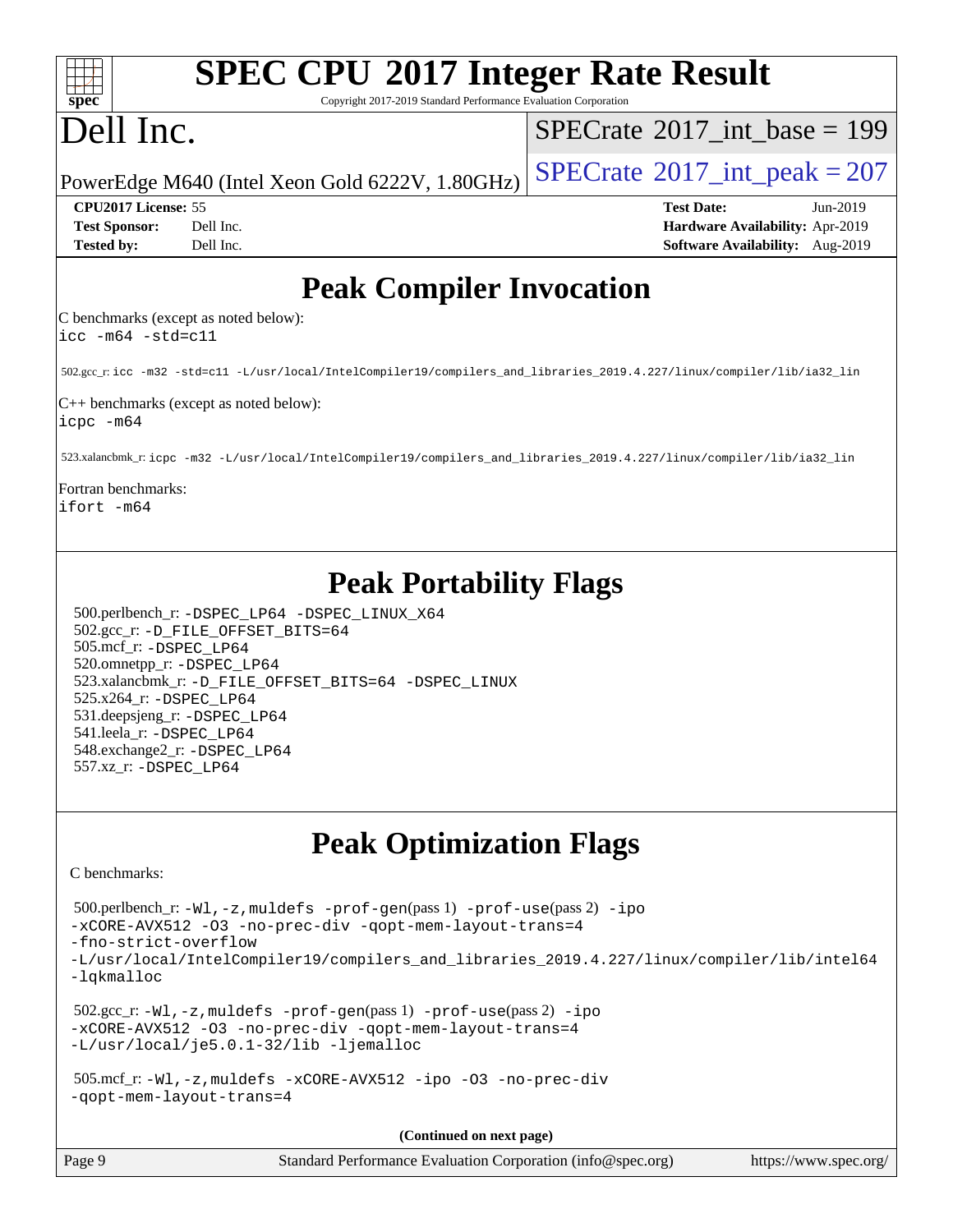### **[SPEC CPU](http://www.spec.org/auto/cpu2017/Docs/result-fields.html#SPECCPU2017IntegerRateResult)[2017 Integer Rate Result](http://www.spec.org/auto/cpu2017/Docs/result-fields.html#SPECCPU2017IntegerRateResult)**  $\pm\pm\prime$ **[spec](http://www.spec.org/)** Copyright 2017-2019 Standard Performance Evaluation Corporation Dell Inc.  $SPECTate@2017_int\_base = 199$ PowerEdge M640 (Intel Xeon Gold 6222V,  $1.80GHz$ ) [SPECrate](http://www.spec.org/auto/cpu2017/Docs/result-fields.html#SPECrate2017intpeak)<sup>®</sup>[2017\\_int\\_peak = 2](http://www.spec.org/auto/cpu2017/Docs/result-fields.html#SPECrate2017intpeak)07 **[CPU2017 License:](http://www.spec.org/auto/cpu2017/Docs/result-fields.html#CPU2017License)** 55 **[Test Date:](http://www.spec.org/auto/cpu2017/Docs/result-fields.html#TestDate)** Jun-2019 **[Test Sponsor:](http://www.spec.org/auto/cpu2017/Docs/result-fields.html#TestSponsor)** Dell Inc. **[Hardware Availability:](http://www.spec.org/auto/cpu2017/Docs/result-fields.html#HardwareAvailability)** Apr-2019 **[Tested by:](http://www.spec.org/auto/cpu2017/Docs/result-fields.html#Testedby)** Dell Inc. **[Software Availability:](http://www.spec.org/auto/cpu2017/Docs/result-fields.html#SoftwareAvailability)** Aug-2019 **[Peak Optimization Flags \(Continued\)](http://www.spec.org/auto/cpu2017/Docs/result-fields.html#PeakOptimizationFlags)** 505.mcf\_r (continued): [-L/usr/local/IntelCompiler19/compilers\\_and\\_libraries\\_2019.4.227/linux/compiler/lib/intel64](http://www.spec.org/cpu2017/results/res2019q4/cpu2017-20190916-17963.flags.html#user_peakEXTRA_LIBS505_mcf_r_qkmalloc_link_0ffe0cb02c68ef1b443a077c7888c10c67ca0d1dd7138472156f06a085bbad385f78d49618ad55dca9db3b1608e84afc2f69b4003b1d1ca498a9fc1462ccefda) [-lqkmalloc](http://www.spec.org/cpu2017/results/res2019q4/cpu2017-20190916-17963.flags.html#user_peakEXTRA_LIBS505_mcf_r_qkmalloc_link_lib_79a818439969f771c6bc311cfd333c00fc099dad35c030f5aab9dda831713d2015205805422f83de8875488a2991c0a156aaa600e1f9138f8fc37004abc96dc5) 525.x264\_r: [-Wl,-z,muldefs](http://www.spec.org/cpu2017/results/res2019q4/cpu2017-20190916-17963.flags.html#user_peakEXTRA_LDFLAGS525_x264_r_link_force_multiple1_b4cbdb97b34bdee9ceefcfe54f4c8ea74255f0b02a4b23e853cdb0e18eb4525ac79b5a88067c842dd0ee6996c24547a27a4b99331201badda8798ef8a743f577) [-xCORE-AVX512](http://www.spec.org/cpu2017/results/res2019q4/cpu2017-20190916-17963.flags.html#user_peakCOPTIMIZE525_x264_r_f-xCORE-AVX512) [-ipo](http://www.spec.org/cpu2017/results/res2019q4/cpu2017-20190916-17963.flags.html#user_peakCOPTIMIZE525_x264_r_f-ipo) [-O3](http://www.spec.org/cpu2017/results/res2019q4/cpu2017-20190916-17963.flags.html#user_peakCOPTIMIZE525_x264_r_f-O3) [-no-prec-div](http://www.spec.org/cpu2017/results/res2019q4/cpu2017-20190916-17963.flags.html#user_peakCOPTIMIZE525_x264_r_f-no-prec-div)

[-L/usr/local/IntelCompiler19/compilers\\_and\\_libraries\\_2019.4.227/linux/compiler/lib/intel64](http://www.spec.org/cpu2017/results/res2019q4/cpu2017-20190916-17963.flags.html#user_peakEXTRA_LIBS525_x264_r_qkmalloc_link_0ffe0cb02c68ef1b443a077c7888c10c67ca0d1dd7138472156f06a085bbad385f78d49618ad55dca9db3b1608e84afc2f69b4003b1d1ca498a9fc1462ccefda)

 520.omnetpp\_r: [-Wl,-z,muldefs](http://www.spec.org/cpu2017/results/res2019q4/cpu2017-20190916-17963.flags.html#user_peakEXTRA_LDFLAGS520_omnetpp_r_link_force_multiple1_b4cbdb97b34bdee9ceefcfe54f4c8ea74255f0b02a4b23e853cdb0e18eb4525ac79b5a88067c842dd0ee6996c24547a27a4b99331201badda8798ef8a743f577) [-xCORE-AVX512](http://www.spec.org/cpu2017/results/res2019q4/cpu2017-20190916-17963.flags.html#user_peakCXXOPTIMIZE520_omnetpp_r_f-xCORE-AVX512) [-ipo](http://www.spec.org/cpu2017/results/res2019q4/cpu2017-20190916-17963.flags.html#user_peakCXXOPTIMIZE520_omnetpp_r_f-ipo) [-O3](http://www.spec.org/cpu2017/results/res2019q4/cpu2017-20190916-17963.flags.html#user_peakCXXOPTIMIZE520_omnetpp_r_f-O3) [-no-prec-div](http://www.spec.org/cpu2017/results/res2019q4/cpu2017-20190916-17963.flags.html#user_peakCXXOPTIMIZE520_omnetpp_r_f-no-prec-div) [-qopt-mem-layout-trans=4](http://www.spec.org/cpu2017/results/res2019q4/cpu2017-20190916-17963.flags.html#user_peakCXXOPTIMIZE520_omnetpp_r_f-qopt-mem-layout-trans_fa39e755916c150a61361b7846f310bcdf6f04e385ef281cadf3647acec3f0ae266d1a1d22d972a7087a248fd4e6ca390a3634700869573d231a252c784941a8) [-L/usr/local/IntelCompiler19/compilers\\_and\\_libraries\\_2019.4.227/linux/compiler/lib/intel64](http://www.spec.org/cpu2017/results/res2019q4/cpu2017-20190916-17963.flags.html#user_peakEXTRA_LIBS520_omnetpp_r_qkmalloc_link_0ffe0cb02c68ef1b443a077c7888c10c67ca0d1dd7138472156f06a085bbad385f78d49618ad55dca9db3b1608e84afc2f69b4003b1d1ca498a9fc1462ccefda) [-lqkmalloc](http://www.spec.org/cpu2017/results/res2019q4/cpu2017-20190916-17963.flags.html#user_peakEXTRA_LIBS520_omnetpp_r_qkmalloc_link_lib_79a818439969f771c6bc311cfd333c00fc099dad35c030f5aab9dda831713d2015205805422f83de8875488a2991c0a156aaa600e1f9138f8fc37004abc96dc5) 523.xalancbmk\_r:  $-W1$ ,  $-z$ , muldefs  $-prof-qen(pass 1)$   $-prof-use(pass 2) -ipo$  $-prof-use(pass 2) -ipo$  $-prof-use(pass 2) -ipo$ [-xCORE-AVX512](http://www.spec.org/cpu2017/results/res2019q4/cpu2017-20190916-17963.flags.html#user_peakPASS2_CXXOPTIMIZE523_xalancbmk_r_f-xCORE-AVX512) [-O3](http://www.spec.org/cpu2017/results/res2019q4/cpu2017-20190916-17963.flags.html#user_peakPASS1_CXXOPTIMIZEPASS2_CXXOPTIMIZE523_xalancbmk_r_f-O3) [-no-prec-div](http://www.spec.org/cpu2017/results/res2019q4/cpu2017-20190916-17963.flags.html#user_peakPASS1_CXXOPTIMIZEPASS2_CXXOPTIMIZE523_xalancbmk_r_f-no-prec-div) [-qopt-mem-layout-trans=4](http://www.spec.org/cpu2017/results/res2019q4/cpu2017-20190916-17963.flags.html#user_peakPASS1_CXXOPTIMIZEPASS2_CXXOPTIMIZE523_xalancbmk_r_f-qopt-mem-layout-trans_fa39e755916c150a61361b7846f310bcdf6f04e385ef281cadf3647acec3f0ae266d1a1d22d972a7087a248fd4e6ca390a3634700869573d231a252c784941a8) [-L/usr/local/je5.0.1-32/lib](http://www.spec.org/cpu2017/results/res2019q4/cpu2017-20190916-17963.flags.html#user_peakEXTRA_LIBS523_xalancbmk_r_jemalloc_link_path32_e29f22e8e6c17053bbc6a0971f5a9c01a601a06bb1a59df2084b77a2fe0a2995b64fd4256feaeea39eeba3aae142e96e2b2b0a28974019c0c0c88139a84f900a) [-ljemalloc](http://www.spec.org/cpu2017/results/res2019q4/cpu2017-20190916-17963.flags.html#user_peakEXTRA_LIBS523_xalancbmk_r_jemalloc_link_lib_d1249b907c500fa1c0672f44f562e3d0f79738ae9e3c4a9c376d49f265a04b9c99b167ecedbf6711b3085be911c67ff61f150a17b3472be731631ba4d0471706) 531.deepsjeng\_r: Same as 520.omnetpp\_r 541.leela\_r: Same as 520.omnetpp\_r [Fortran benchmarks:](http://www.spec.org/auto/cpu2017/Docs/result-fields.html#Fortranbenchmarks) [-Wl,-z,muldefs](http://www.spec.org/cpu2017/results/res2019q4/cpu2017-20190916-17963.flags.html#user_FCpeak_link_force_multiple1_b4cbdb97b34bdee9ceefcfe54f4c8ea74255f0b02a4b23e853cdb0e18eb4525ac79b5a88067c842dd0ee6996c24547a27a4b99331201badda8798ef8a743f577) [-xCORE-AVX512](http://www.spec.org/cpu2017/results/res2019q4/cpu2017-20190916-17963.flags.html#user_FCpeak_f-xCORE-AVX512) [-ipo](http://www.spec.org/cpu2017/results/res2019q4/cpu2017-20190916-17963.flags.html#user_FCpeak_f-ipo) [-O3](http://www.spec.org/cpu2017/results/res2019q4/cpu2017-20190916-17963.flags.html#user_FCpeak_f-O3) [-no-prec-div](http://www.spec.org/cpu2017/results/res2019q4/cpu2017-20190916-17963.flags.html#user_FCpeak_f-no-prec-div) [-qopt-mem-layout-trans=4](http://www.spec.org/cpu2017/results/res2019q4/cpu2017-20190916-17963.flags.html#user_FCpeak_f-qopt-mem-layout-trans_fa39e755916c150a61361b7846f310bcdf6f04e385ef281cadf3647acec3f0ae266d1a1d22d972a7087a248fd4e6ca390a3634700869573d231a252c784941a8) [-nostandard-realloc-lhs](http://www.spec.org/cpu2017/results/res2019q4/cpu2017-20190916-17963.flags.html#user_FCpeak_f_2003_std_realloc_82b4557e90729c0f113870c07e44d33d6f5a304b4f63d4c15d2d0f1fab99f5daaed73bdb9275d9ae411527f28b936061aa8b9c8f2d63842963b95c9dd6426b8a) [-align array32byte](http://www.spec.org/cpu2017/results/res2019q4/cpu2017-20190916-17963.flags.html#user_FCpeak_align_array32byte_b982fe038af199962ba9a80c053b8342c548c85b40b8e86eb3cc33dee0d7986a4af373ac2d51c3f7cf710a18d62fdce2948f201cd044323541f22fc0fffc51b6) [-L/usr/local/IntelCompiler19/compilers\\_and\\_libraries\\_2019.4.227/linux/compiler/lib/intel64](http://www.spec.org/cpu2017/results/res2019q4/cpu2017-20190916-17963.flags.html#user_FCpeak_qkmalloc_link_0ffe0cb02c68ef1b443a077c7888c10c67ca0d1dd7138472156f06a085bbad385f78d49618ad55dca9db3b1608e84afc2f69b4003b1d1ca498a9fc1462ccefda)

[The flags files that were used to format this result can be browsed at](tmsearch)

<http://www.spec.org/cpu2017/flags/Intel-ic19.0u1-official-linux64.2019-07-09.html> <http://www.spec.org/cpu2017/flags/Dell-Platform-Flags-PowerEdge14G-revE3.html>

[You can also download the XML flags sources by saving the following links:](tmsearch) <http://www.spec.org/cpu2017/flags/Intel-ic19.0u1-official-linux64.2019-07-09.xml> <http://www.spec.org/cpu2017/flags/Dell-Platform-Flags-PowerEdge14G-revE3.xml>

[-qopt-mem-layout-trans=4](http://www.spec.org/cpu2017/results/res2019q4/cpu2017-20190916-17963.flags.html#user_peakCOPTIMIZE525_x264_r_f-qopt-mem-layout-trans_fa39e755916c150a61361b7846f310bcdf6f04e385ef281cadf3647acec3f0ae266d1a1d22d972a7087a248fd4e6ca390a3634700869573d231a252c784941a8) [-fno-alias](http://www.spec.org/cpu2017/results/res2019q4/cpu2017-20190916-17963.flags.html#user_peakEXTRA_OPTIMIZE525_x264_r_f-no-alias_77dbac10d91cbfe898fbf4a29d1b29b694089caa623bdd1baccc9957d4edbe8d106c0b357e2748a65b44fc9e83d78098bb898077f3fe92f9faf24f7bd4a07ed7)

557.xz\_r: Same as 505.mcf\_r

[-lqkmalloc](http://www.spec.org/cpu2017/results/res2019q4/cpu2017-20190916-17963.flags.html#user_peakEXTRA_LIBS525_x264_r_qkmalloc_link_lib_79a818439969f771c6bc311cfd333c00fc099dad35c030f5aab9dda831713d2015205805422f83de8875488a2991c0a156aaa600e1f9138f8fc37004abc96dc5)

[C++ benchmarks:](http://www.spec.org/auto/cpu2017/Docs/result-fields.html#CXXbenchmarks)

[-lqkmalloc](http://www.spec.org/cpu2017/results/res2019q4/cpu2017-20190916-17963.flags.html#user_FCpeak_qkmalloc_link_lib_79a818439969f771c6bc311cfd333c00fc099dad35c030f5aab9dda831713d2015205805422f83de8875488a2991c0a156aaa600e1f9138f8fc37004abc96dc5)